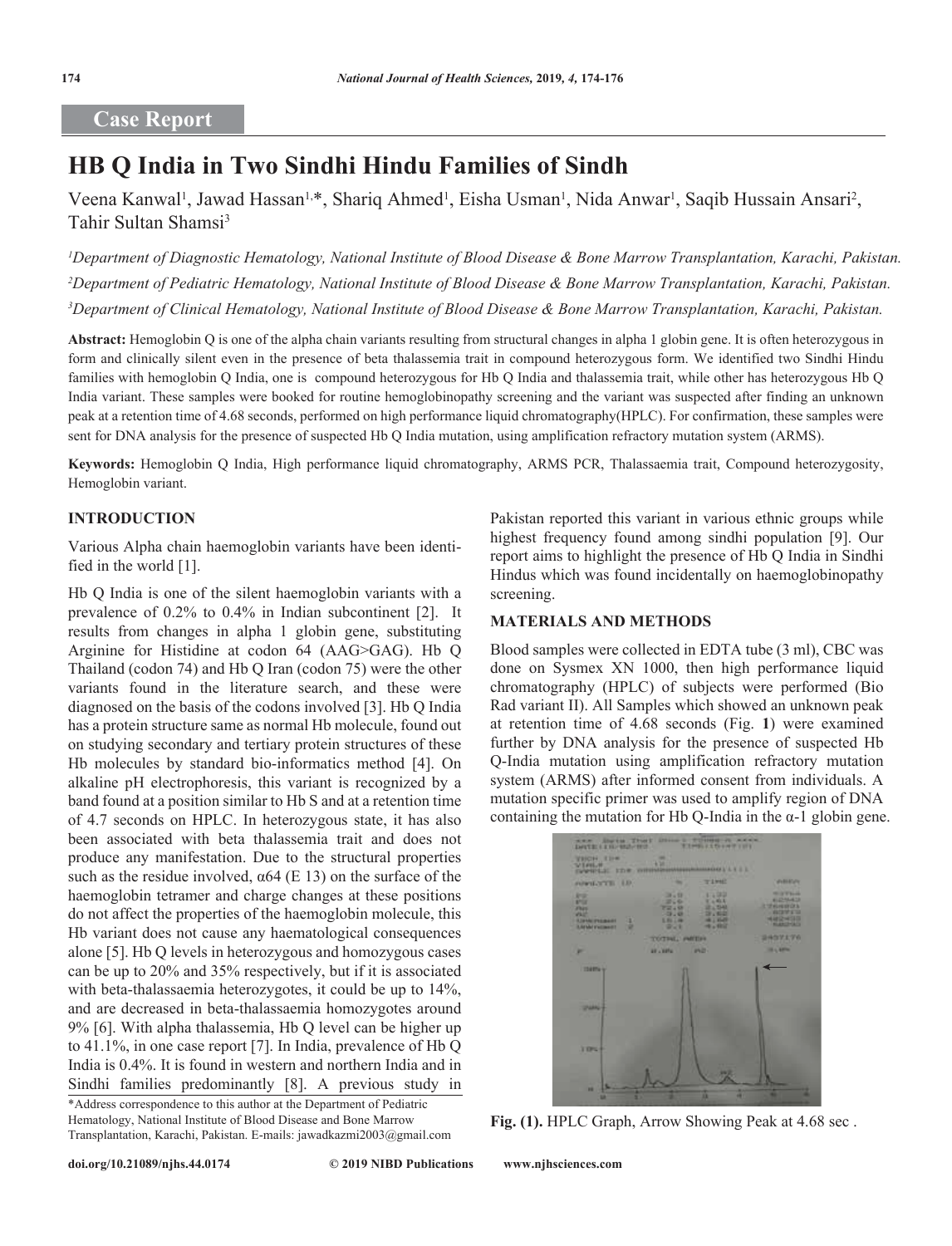A mismatch was designed at the 3′ terminus of the primer to target the  $G \rightarrow C$  mutation of Hb Q India. PCR was carried out in a 25 µl reaction containing primer concentration of 0.2 µM, DMSO 1µl and 1 Unit Dream Taq DNA polymerase (thermoscientific®,USA), 25-100 ng genomic DNA was amplified. The products were examined by agarose gel electrophoresis (Fig. **2**).



**Fig. (2).** ARMS-PCR: DNA Showing Amplified HB Q Specific Product of 370 Base Pairs and the Control Product of 766 Base Pairs.

A 4 years old boy presented for screening of beta thalassemia, due to a recently diagnosed beta thalassemia major sibling. He was asymptomatic and had no clinically significant findings on examination except mild pallor. Hemogram was performed on automated SYSMEX XN 1000 and showed hypochromic microcytic anemia. HPLC was performed and an unknown peak at a retention time of 4.68 seconds was found out. ARMS-PCR was done and it came out as a mutation positive for Hb Q India. His parents were also screened for haemoglobinopathy. Both parents were beta thalassemia minor, but father also showed similar peak at retention time of 4.68 seconds and on DNA mutation analysis, confirmed as Hb Q India and beta thalassemia trait (Table **1**).

| <b>Name</b> | Hb<br>(g/dl) | <b>MCV</b><br>(fL) | <b>MCH</b><br>(pg) | HbA<br>$\frac{6}{2}$ | HbA.<br>$(\%)$ | H <sub>b</sub> F<br>(%)  | Unknown<br>peak $(\% )$  | <b>DNA Analysis</b><br>for Hb Q India |
|-------------|--------------|--------------------|--------------------|----------------------|----------------|--------------------------|--------------------------|---------------------------------------|
| Subject     | 9.8          | 61                 | 18.2               | 78.6                 | 5.2            | -                        | 16.7                     | Positive                              |
| Father      | 12.4         | 63.9               | 18.6               | 86.1                 | 4.6            | -                        | 9.3                      | Positive                              |
| Mother      | 11.5         | 73.1               | 21.7               | 94.8                 | 5.2            | $\overline{\phantom{0}}$ | $\overline{\phantom{a}}$ | -                                     |
| Sister      | 7.3          | 67.5               | 19.5               | 18.5                 | -              | 81.5                     |                          | $\overline{\phantom{a}}$              |

**Case 1**

## Table 1. Case 1 - Laboratory Parameters.

#### **Case 2**

A 25 years old male came for pre-marital screening of thalassemia. He was clinically well and have no active complaint. HPLC was performed, which showed an unknown peak at a retention time of 4.68 seconds, which was suspected as Hb Q India and it is confirmed by ARMS-PCR. His parents and

siblings (2 brothers and sister) were also screened, in which mother and all siblings are heterozygous for Hb Q India. Extended family screening was done. Maternal grandmother, 2 maternal uncles and maternal cousins also have this type of haemoglobin (Table **2**). Paternal family showed normal haemoglobin pattern.

|  |  |  |  | Table 2. Case 2 - Laboratory Parameters. |
|--|--|--|--|------------------------------------------|
|--|--|--|--|------------------------------------------|

| Name          | Hb<br>(g/dl) | <b>MCV</b><br>f(L) | <b>MCH</b><br>(pg) | <b>HbA</b><br>$(\%)$ | HbA,<br>$(\%)^{(0)}$ | H <sub>b</sub> F<br>(%)  | Unknown<br>peak $(\% )$ | <b>DNA Analysis</b><br>for Hb Q India |
|---------------|--------------|--------------------|--------------------|----------------------|----------------------|--------------------------|-------------------------|---------------------------------------|
| Subject       | 14.5         | 85.8               | 25.4               | 81.8                 | 1.9                  | -                        | 16.3                    | Positive                              |
| Father        | 12.4         | 63.9               | 18.6               | 98                   | 2.0                  | $\overline{\phantom{a}}$ |                         |                                       |
| Mother        | 12.1         | 88                 | 28                 | 83.3                 | 1.0                  |                          | 15.7                    | Positive                              |
| <b>Sister</b> | 13.5         | 86                 | 27                 | 82.1                 | 1.2                  | ۰                        | 16.7                    | Positive                              |
| Brother 1     | 15.4         | 93.9               | 30.1               | 80.4                 | 3.2                  | Ξ.                       | 16.4                    | Positive                              |
| Brother 2     | 16.1         | 98                 | 34                 | 81.5                 | 2.3                  |                          | 16.2                    | Positive                              |
| Uncle1        | 15.4         | 83.3               | 27.4               | 81.1                 | 2.3                  | -                        | 16.6                    | Positive                              |
| Uncle 2       | 15.1         | 83.7               | 27.2               | 81                   | 2.1                  | -                        | 16.9                    | Positive                              |
| Maternal      | 11.4         | 90.1               | 29                 | 80.1                 | 3.1                  | $\overline{\phantom{0}}$ | 16.8                    | Positive                              |
| grandmother   |              |                    |                    |                      |                      |                          |                         |                                       |
| Cousin 1      | 13.6         | 100.5              | 34.3               | 79.5                 | 3.2                  | -                        | 17.3                    | Positive                              |
| Cousin 2      | 11.4         | 89.9               | 29.6               | 80.1                 | 3.4                  | -                        | 16.5                    | Positive                              |
| Cousin 3      | 12.4         | 91.3               | 29.9               | 80.1                 | 3.2                  | -                        | 16.7                    | Positive                              |
| Cousin 4      | 14.1         | 81.4               | 27.6               | 81.5                 | 1.2                  | $\overline{\phantom{0}}$ | 17.3                    | Positive                              |